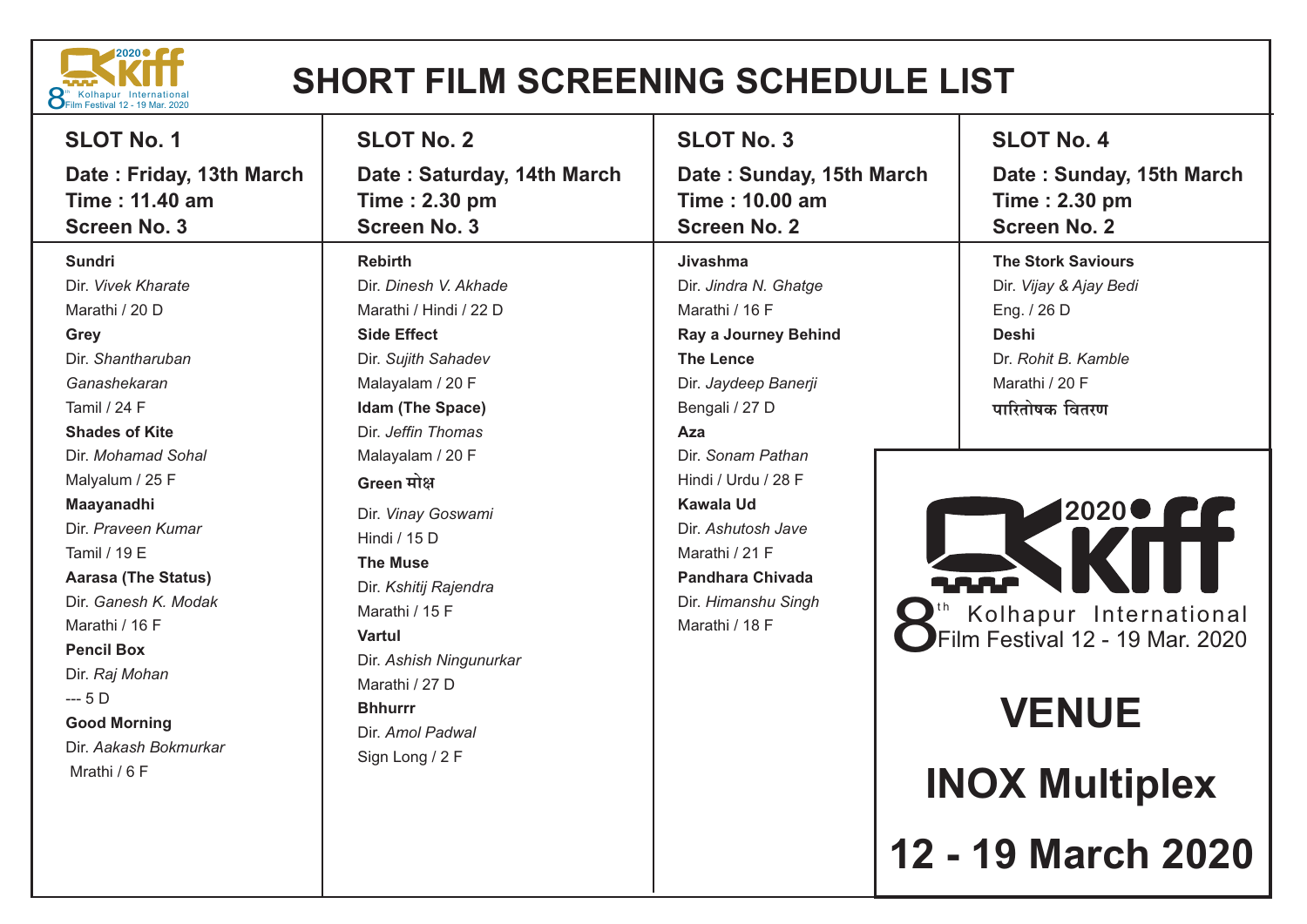

## **SHORT FILM SCREENING SCHEDULE LIST**

| <b>SLOT No. 5</b>                                                | <b>SLOT No. 7</b>                                                | <b>SLOT No. 8</b>                                               | <b>SLOT No. 9</b>                                              |
|------------------------------------------------------------------|------------------------------------------------------------------|-----------------------------------------------------------------|----------------------------------------------------------------|
| Date: Monday, 16th March<br>Time: 4.45 pm<br><b>Screen No. 3</b> | Date: Tueday, 17th March<br>Time: 2.30 pm<br><b>Screen No. 3</b> | Date: Wed., 18th March<br>Time: 11.40 am<br><b>Screen No. 3</b> | Date: Wed., 18th March<br>Time: 4.45 pm<br><b>Screen No. 3</b> |
| <b>Godhul (Turbid)</b>                                           | <b>Dev</b>                                                       | <b>Truck</b>                                                    | Don Jagatala Kavi                                              |
| Dir. Ganesh Shelar                                               | Dir. Jitu Khalane                                                | Dir. Pratik S. Shejal                                           | Dir. Swapnil V. Kapure                                         |
| Marathi / 25 F                                                   | Marathi / 9 F                                                    | Marathi/Hindi / 30 F                                            | Marathi / 30 F                                                 |
| Val (The Scar)                                                   | <b>Rutine</b>                                                    | <b>Freshener</b>                                                | <b>Zingar</b>                                                  |
| Dir. Ramesh Bose                                                 | Dir. Nihar                                                       | Dir. Dr. Dinesh P. Rasal                                        | Dir. Vaibhav Kulkarni                                          |
| Marathi / 20 F                                                   | Marathi / 9 F                                                    | Marathi / 26 F                                                  | Marathi / 28 F                                                 |
| Kartavya                                                         | <b>Nadi Vahate</b>                                               | De Dan                                                          | <b>Aazad Janani</b>                                            |
| Dir. Amit Katkar                                                 | Dir. Vikram Bhandure                                             | Dir. Praveen P. Wadmare                                         | Dir. Haney Bhalla                                              |
| Marathi / 18 F                                                   | Marathi / 28 D                                                   | Marathi / 26 F                                                  | Hindi / 17 E                                                   |
| Eka Nakarachi Katha                                              | <b>The Sunflower</b>                                             | Ephoria                                                         | <b>Living Statue of Mumbai</b>                                 |
| Dir. Vishal R. Shinde                                            | Dir. Pandit G. Gautam                                            | Dir. Manoj H. Bhange                                            | Dir. Harsh Matondkar                                           |
| Marathi / 22 D                                                   | <b>Hindi / 17 F</b>                                              | Marathi / 20 F                                                  | Hindi / 8 D                                                    |
| <b>Pursuit of Escapes</b>                                        | Shrikshetra Ru Sahijata                                          | <b>Fitting Charge</b>                                           | <b>The Kink</b>                                                |
| Dir. Sanath Pawar                                                | Dir. Ashutosh Patnaik                                            | Dir. Anand Patdukhe                                             | Dir. Sagar Gujarathi                                           |
| Marathi / 19 F                                                   | Odia / 19 D                                                      | Hindi $/7$ F                                                    | <b>Hindi / 17 F</b>                                            |
|                                                                  | Usni Jaat                                                        | <b>Down Memory Lane</b>                                         | <b>Mool</b>                                                    |
|                                                                  | Dir. Nikhil Ramteke                                              | Dir. Shubhra Saha                                               | Dir. Suyog Deshpande                                           |
|                                                                  | Marathi / 11 F                                                   | Hindi/English / 12 D                                            | Marathi / 9 D                                                  |
|                                                                  | <b>Shesh Banshi</b>                                              |                                                                 |                                                                |
|                                                                  | Dir. Amil Kumar Das                                              |                                                                 |                                                                |
|                                                                  | Bengali / 19 F                                                   |                                                                 |                                                                |
|                                                                  | <b>Shevanti</b>                                                  | <b>2020 CC</b>                                                  | <b>VENUE</b>                                                   |
|                                                                  | Dir. Nilesh A. Kunjir                                            |                                                                 |                                                                |
|                                                                  | Marathi / 8 F                                                    |                                                                 | <b>INOX Multiplex</b>                                          |
|                                                                  |                                                                  |                                                                 |                                                                |

**8**<sup>th</sup> Kolhapur International **12 - 19 March 2020**